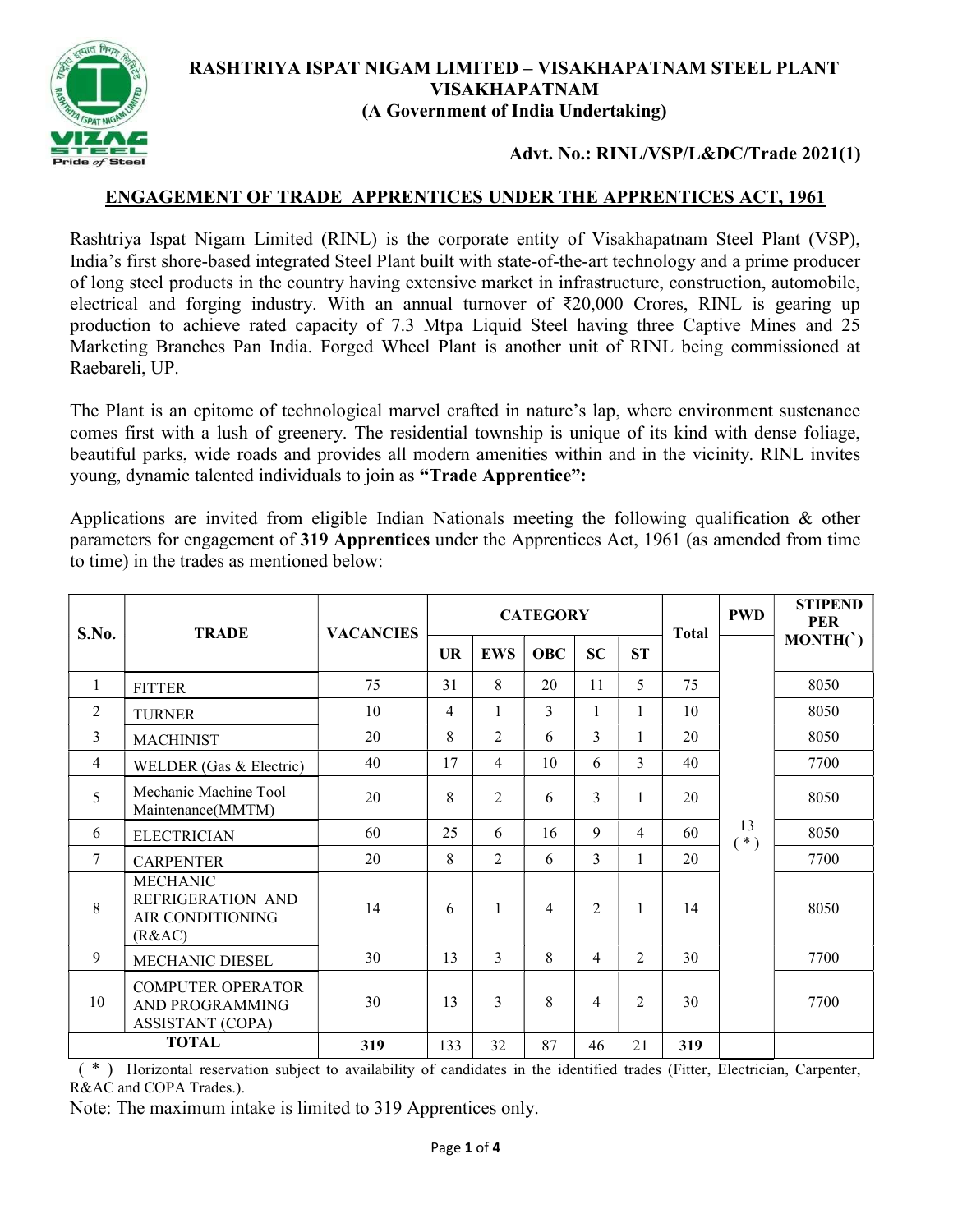# ELIGIBILITY CRITERIA:

| AGE                   | Minimum 18 years and maximum 25 years as on 01.10.2020. |
|-----------------------|---------------------------------------------------------|
| <b>QUALIFICATION:</b> | ITI Pass with NCVT Certificate in concerned Trade.      |

Note: The candidates who have undergone Apprenticeship earlier or pursuing Apprenticeship Training in an Industry as per the Apprenticeship Act, 1961/1973 as amended from time to time or job experience for a period of 1 year or more are NOT ELIGIBLE.

## CONCESSIONS & RELAXATIONS

- 1. Upper age is relaxed by 5 years for SC/ST candidates and 3 years for OBC candidates for the trades reserved for them.
- 2. Upper age is relaxed by 10 years to PWD candidates in the specified disabilities only as mentioned below (up to 15 years for SC/ST and up to 13 years for OBC Non-Creamy Layer PWD Candidates).
- 3. Reservation for PWD Candidates for the Trades are COPA, Carpenter, Fitter, Electrician and R&AC. Out of total 13 seats 4 Nos OH, 3 Nos VH, 3 Nos HI and 3 in Multiple Disability.

#### DURATION OF APPRENTICESHIP TRAINING

#### $\triangleright$  Trade Apprentices : One Year

#### **STIPEND**

 Rate of stipend payable to apprentices per month shall be as prescribed under Apprentices Act, 1961/1973 / Apprentices Rules 1992 (as amended) and Corporation's guidelines.

#### PROCESSING FEE:

- $\triangleright$  ₹200 (Plus GST @18%) per applicant of Un Reserved(UR), OBC & EWS categories towards processing fee payable to RINL Account, while filling the On-line Application Form. Howeverr ₹100 (Plus GST @18%) per candidate for SC, ST & PWD Candidates. The Processing fee excluding GST shall be refunded to SC, ST & PWD Candidates who attend the online test.
- Fee shall be remitted through payment gateway by using Debit Card / Credit Card / Net Banking

## SELECTION METHODOLOGY

- 1. Selection process would consist of a Computer Based Test (CBT). Duration of Test shall be of 120 minutes i.e. two hours duration comprising both Aptitude and Technical segments.
- 2. Computer Based Test shall be of Objective Type Multiple Choice Questions (MCQ's) consisting of 4 options with one correct option. Candidate has to choose the correct option.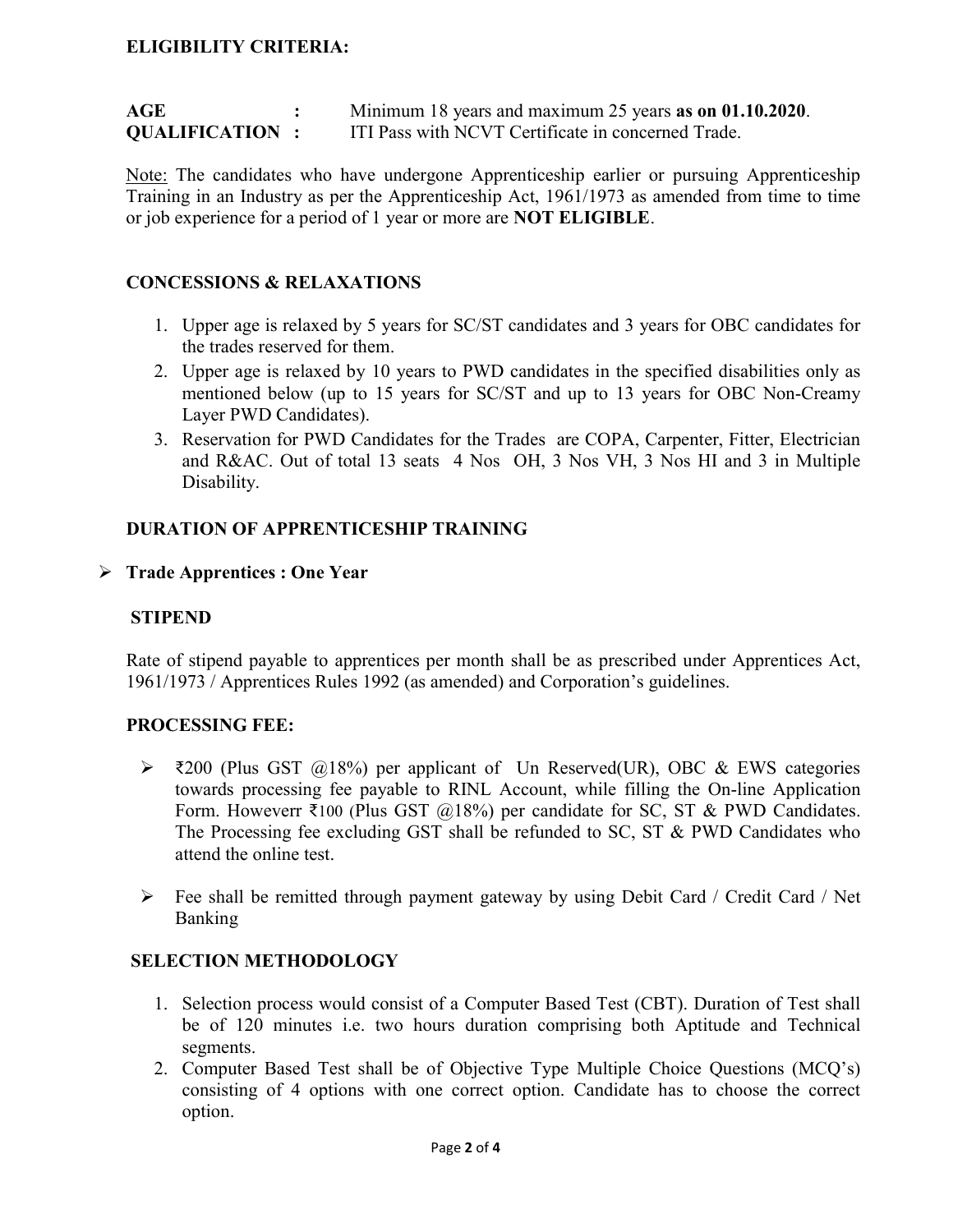- 3. There shall be 150 questions in the Test and Total marks shall be 150. Each correct answer shall carry 1 mark.
- 4. There shall be no negative marking for wrong answers.
- 5. The constitution of the Computer Based Test will be as below:
	- a) Aptitude(Segment I): 75 Questions, consisting of General Knowledge, Working English and General Aptitude i.e. Arithmetic, Reasoning, Data Interpretation etc.
	- b) Technical (Segment II): 75 Questions for each Trade as per Trade Syllabus of ITI (Govt. prescribed).
	- c) The questions will be in bilingual i.e., in English and Telugu except the questions of Knowledge in English, which will be exclusively in English only.
- 6. Final selection for engagement of apprentices will be based on Computer Based Test marks. The cut off shall be 50 percentile in case of Un Reserved and EWS candidates, where as it is 40 percentile in case of SC, ST, OBC & PWD candidates in each segment. Candidates, in the order of merit category wise and trade wise will be offered the apprenticeship
- 7. In case of tie for final short listing for engagement, the candidate older in age will be given preference in the merit list.
- 8. In case the candidates are not available for a certain trade, the vacancies of that trade will be distributed to the other trade(s) at the discretion of RINL management.
- 9. The Examination centre for online Computer Based Test is at Visakhapatnam, Andhra Pradesh only. The candidates have to appear the CBT at his/her own expenses.

# REQUIREMENTS FOR APPRENTCESHIP AT RINL:

- 1) Before applying for above apprentices positions at RINL, candidates have to first register themselves in online portal at https://apprenticeshipindia.org/ ( Official website of NSDC / MSDE, GoI), which is mandatory. After successful registration in the above website, a registration number will be generated. After initial registration, candidates have to apply in Apprenticeship Opportunities menu by selecting the Course(Designated), searching the relevant course ( exactly as per RINL advertised trades), search Location ( Andhra Pradesh), Search by Establishment (RINL VISAKHAPATNAM STEEL PLANT, VISAKHAPATNAM) and then select "Apply". Further instructions may be followed as per the apprenticeship portal guidelines.
- 2) After successful registration (both initial registration and at Apprenticeship Opportunities) the candidate has to take the print outs of it. The candidate shall mention the generated registration number while applying for Apprentices positions in RINL's Website: www.vizagsteel.com under the link "Careers"
- 3) It may be noted that in case candidates do not pre-register themselves online properly in all respects and subsequently after selection as apprentice in RINL, if the registration of contract as apprentice get cancelled by MSDE / NSDC / RDSDE due to any reason, the candidate only shall be responsible for the same and shall not be considered for engaging as apprentice further. In such case, candidature of the applicant will stand cancelled.

## IMPORTANT DATES:

| • Date of issue of Website Notification                              | : 26.06.2021 |
|----------------------------------------------------------------------|--------------|
| • Date of opening of online application portal at www.vizagsteel.com | : 26.06.2021 |
| • Last date of submission of online application                      | : 17.07.2021 |
| • Tentative date of Computer Based Test                              | : 08.08.2021 |